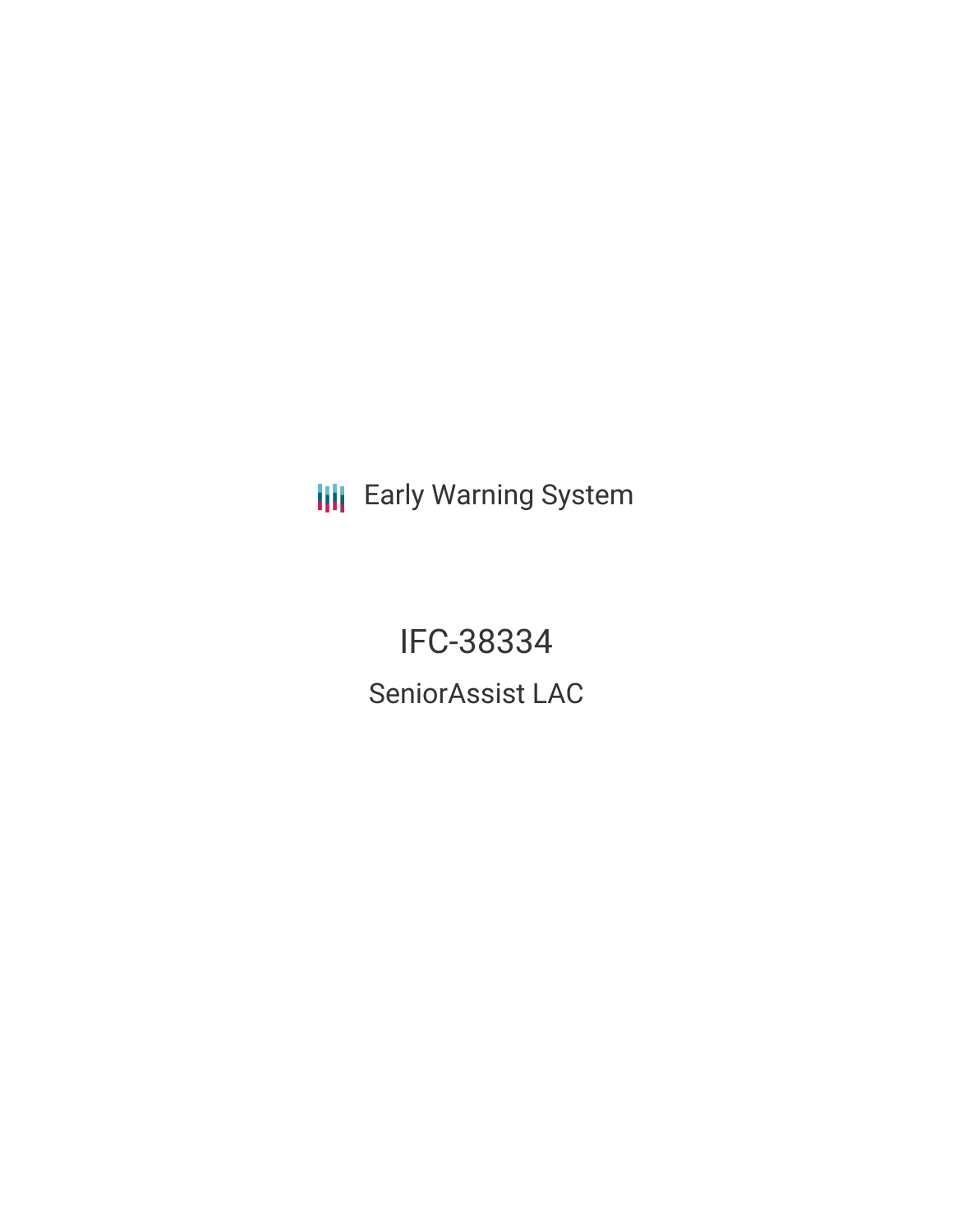## **Quick Facts**

| <b>Countries</b>               | Chile, Colombia                         |
|--------------------------------|-----------------------------------------|
| <b>Financial Institutions</b>  | International Finance Corporation (IFC) |
| <b>Status</b>                  | Active                                  |
| <b>Bank Risk Rating</b>        | B                                       |
| <b>Borrower</b>                | <b>SENIORITY CHILE SA</b>               |
| <b>Investment Type(s)</b>      | Equity                                  |
| <b>Investment Amount (USD)</b> | $$10.00$ million                        |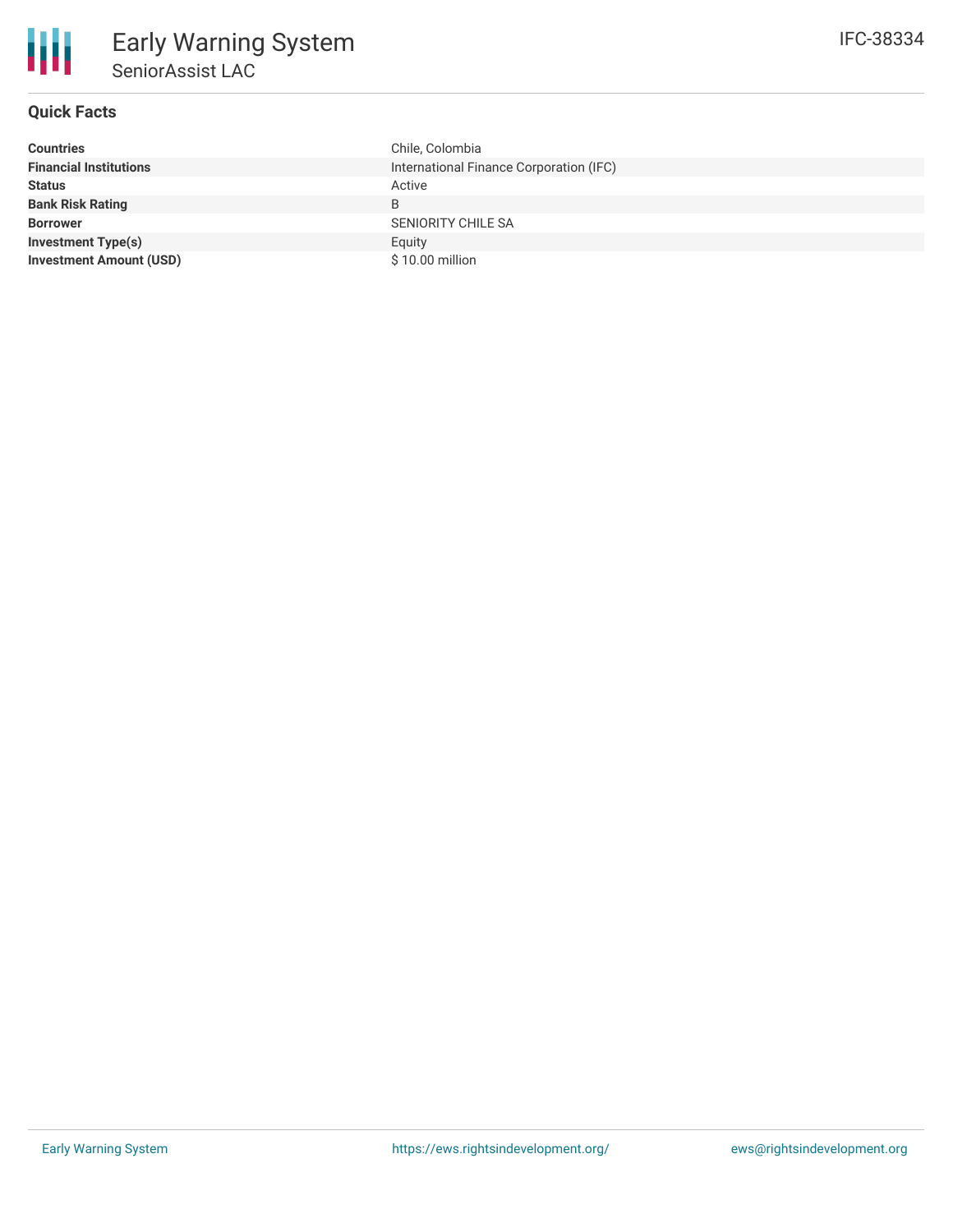

# **Project Description**

Founded in 2005 in Belgium, Senior Assist International ("the group" -http://www.seniorassist-international.com), a worldwide expert in the management of private nursing homes for the elderly population, is one of the leading European experts in the management of nursing homes and home care services. Besides Belgium, the group also has a presence in the Netherlands, Turkey, Chile, and Uruguay. Senior Assist International started its operations in Latin America in 2010 through its Senior Assist Latam Holding ("Senior Assist" or the "company").Senior Assist has currently four residencies in Chile (http://www.acalis.cl) Senior Assist's residences are located in urbanized centers close to public transport in order to maximize accessibility for its clients and staff. The residencies have standard design and include a reception area, bedrooms with bathrooms, a kitchen, laundry facilities, a dining room, a living room, a nursery station, dressing rooms for personnel, an occupational therapy room, a pharmacy, a mortuary, a hair dressing, a warehouse, and administrative offices.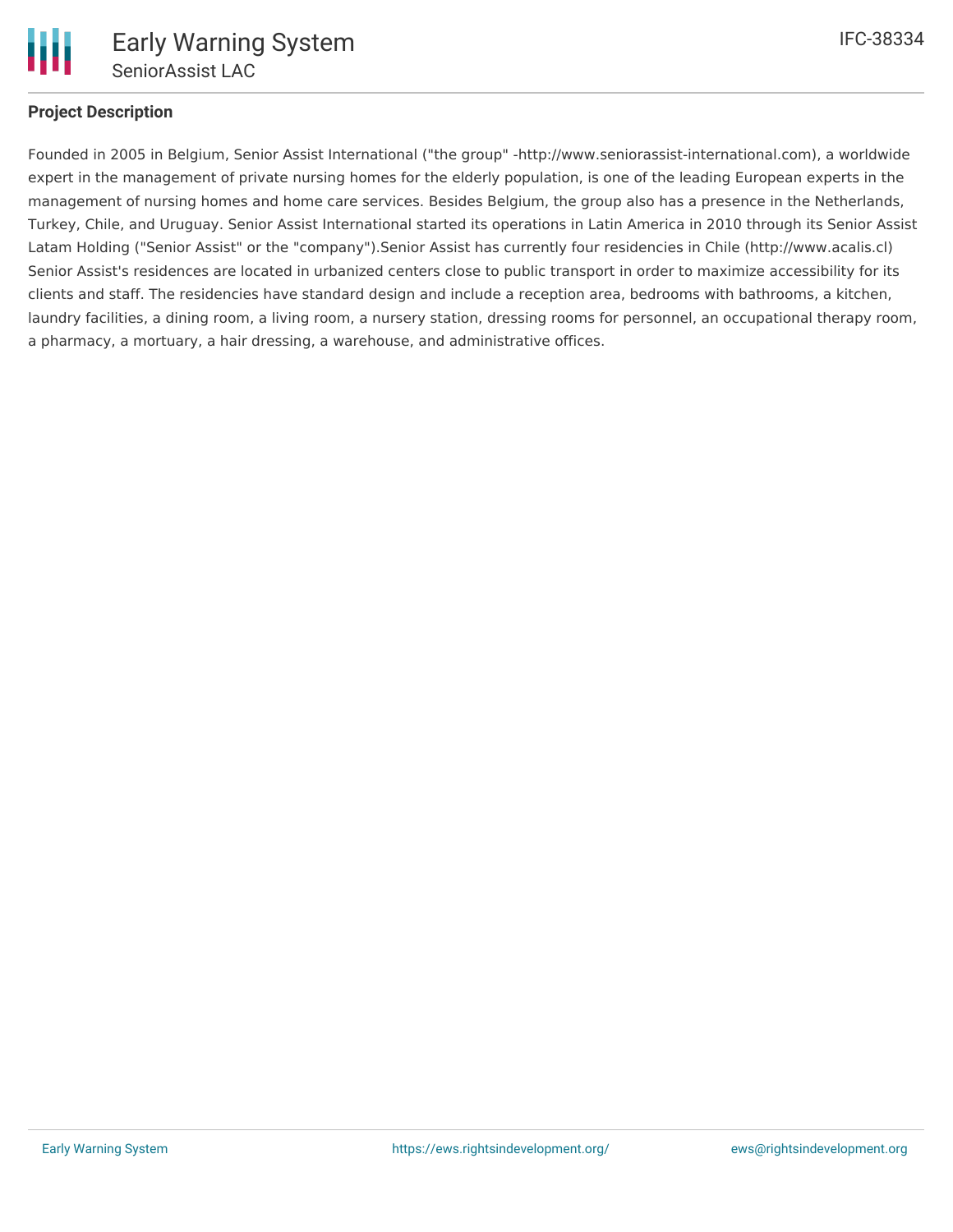#### **Investment Description**

• International Finance Corporation (IFC)

The proposed investment will consist of up to US\$10 million equity in Senior Assist Latam Holding, to support the company's expansion plans in Chile and its entrance into Colombia (the "project"). The proposed transaction will contribute to financing of the construction and operations of nursing homes in Chile and Colombia.